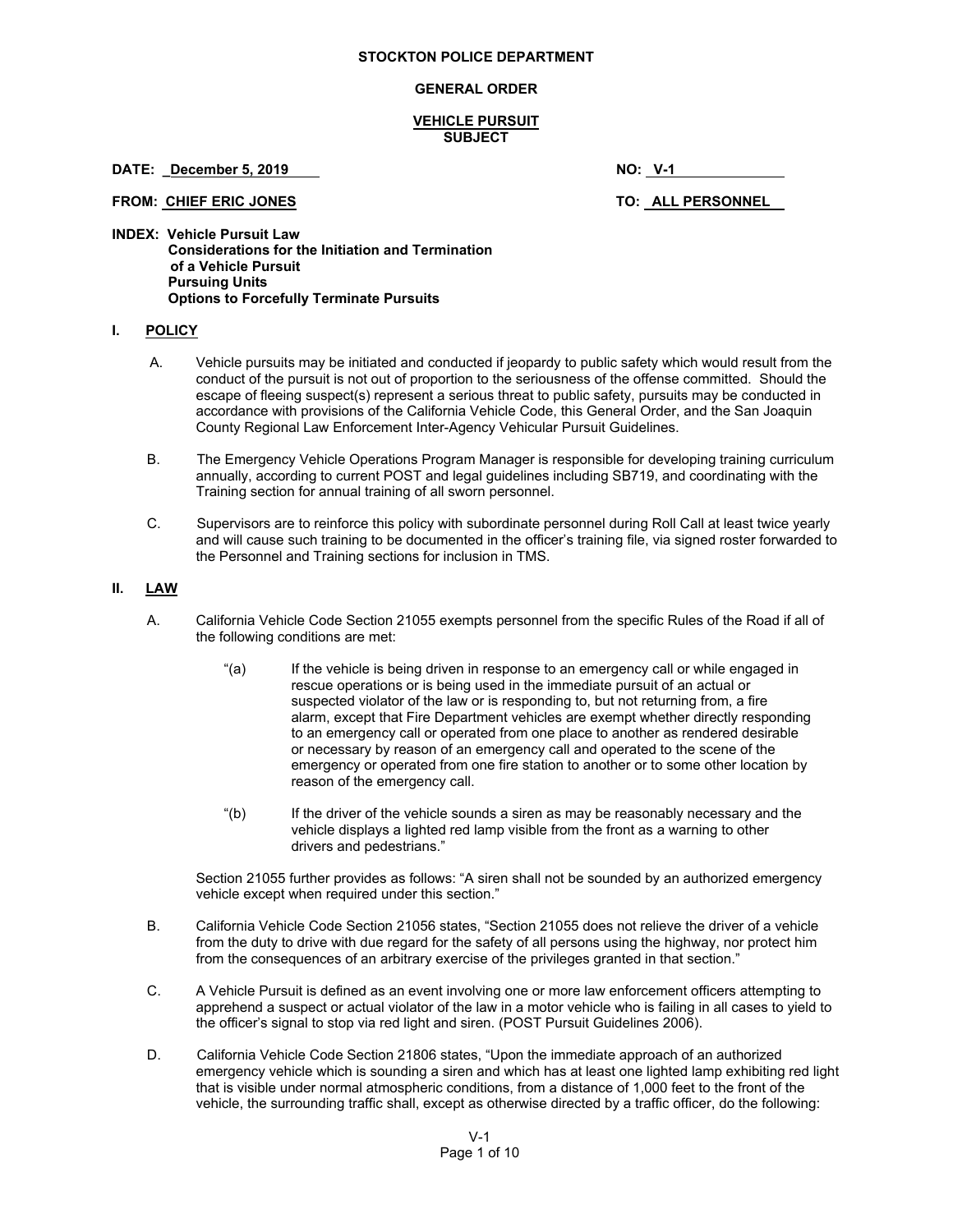- " $(a)(1)$  Except as required under paragraph  $(2)$ , the driver of every other vehicle shall yield the right-of-way and shall immediately drive to the right-hand edge or curb of the highway, clear of any intersection, and thereupon shall stop and remain stopped until the authorized emergency vehicle has passed.
- "(a)(2) A person driving a vehicle in an exclusive or preferential use lane shall exit that lane immediately upon determining that the exit can be accomplished with reasonable safety.
- "(b) The operator of every street car shall immediately stop the street car, clear of any intersection, and remain stopped until the authorized emergency vehicle has passed.
- "(c) All pedestrians upon the highway shall proceed to the nearest curb or place of safety and remain there until the authorized emergency vehicle has passed."
- E. California Vehicle Code Section 21807 states, "The provisions of Section 21806 shall not operate to relieve the driver of an authorized emergency vehicle from the duty to drive with due regard for the safety of all persons and property."

# **III. PRIORITIES**

- A. The priorities of vehicle pursuits are as follows:
	- 1. To prevent injury or death to innocent citizens.
	- 2. To prevent injury or death to a police officer.
	- 3. The apprehension of the suspect(s).

# **IV. PROCEDURE**

- A. Initiating, continuing, and terminating vehicle pursuits.
	- 1. Pursuits may be initiated and continued when law violators clearly exhibit the intention of avoiding arrest by using a vehicle to flee, or when suspected law violators refuse to stop and use a vehicle to flee. Officers who are confronted with a potential vehicle pursuit situation should bear in mind that the conduct of a vehicle pursuit raises the risk of harm to the general public using the highway right-of-way, the pursuing officer(s) and the occupant(s) of the pursued vehicle. Vehicle pursuits should, therefore, be initiated or continued only when such increased risk of harm is not out of proportion to the offense or offenses involved. Officers intending to stop a vehicle should use sound police practices when activating their red lights and siren, in accordance with the Code-3 policy as stated in General Order V-2. Experience has shown that activating emergency lights when the suspect vehicle is a substantial distance away entices suspects to flee. If there is a reason to believe the fleeing suspect(s) represents a serious threat to public safety, the pursuit should be continued even though the hazards are greater than normal. Examples would be known or suspected 187 P.C., 211 P.C., etc. suspects.
		- a. Officers and Supervisors shall take into consideration public safety, peace officer safety, and the safety of the occupants in the fleeing vehicle.
	- 2. The following additional factors will be considered when assessing whether to initiate**,** continue, or terminate; and the speed in which to conduct a pursuit:
		- a. Whether there is an unreasonable risk of injury to the public or the pursuing officers;
		- b. Whether the speed of the pursued and/or pursuing vehicles causes an unreasonable risk of injury to the public or the pursuing officers;
		- c. Whether vehicular and/or pedestrian traffic safety is unreasonably compromised;
		- d. Whether weather conditions such as rain, fog, snow, etc., create an unreasonable risk of injury to the public or the pursuing officer;
		- V-1 e. When the only known reason for the pursuit is a minor traffic violation and the suspect has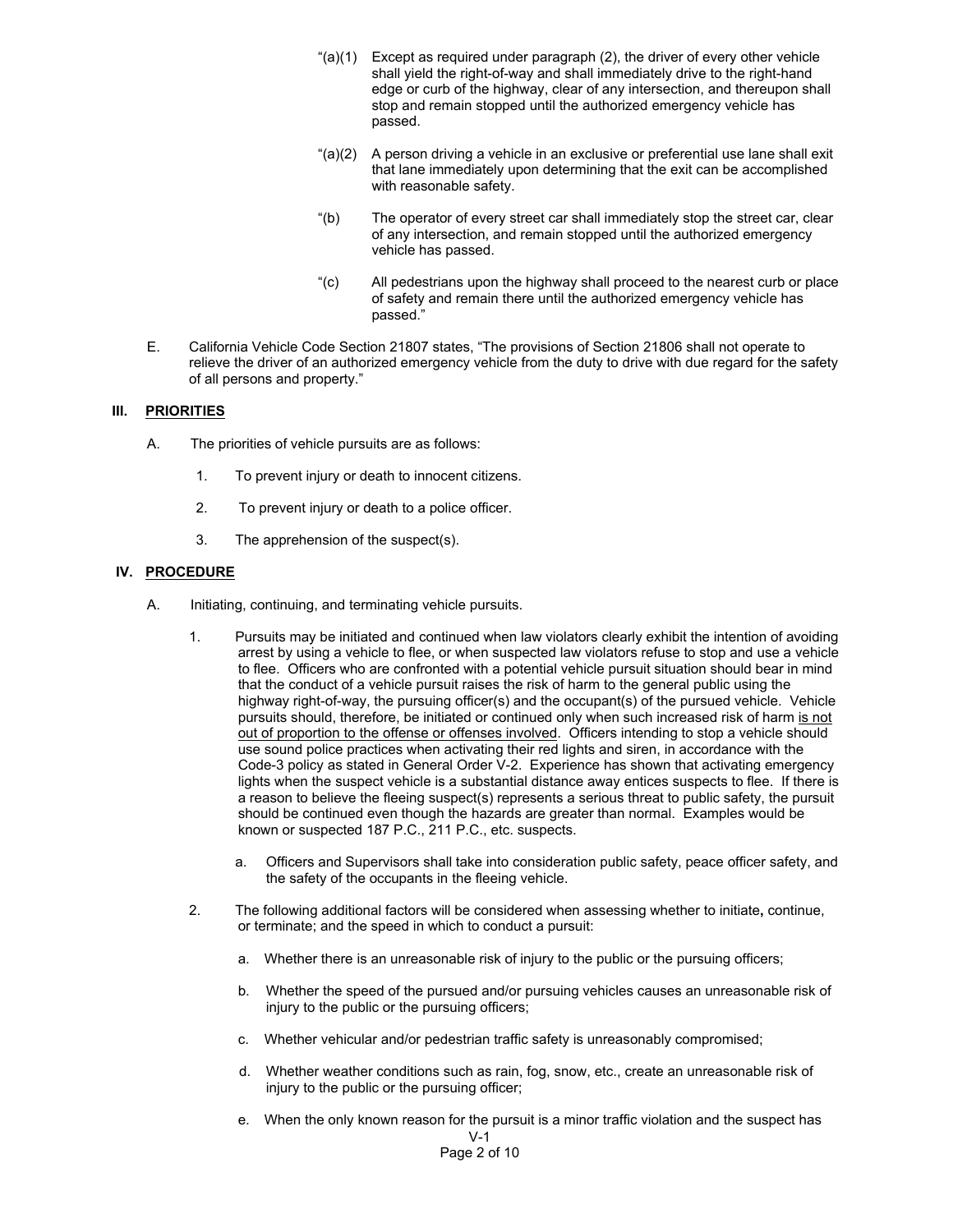not stopped after a reasonably short distance;

- f. The seriousness of the crime and its relationship to community safety;
- g. The traffic conditions, i.e.,
	- (1) Volume of vehicular traffic;
	- (2) Volume of pedestrian traffic;
	- (3) Road conditions;
	- (4) Nature of the area of the pursuit: residential, commercial, or rural.
- h. Whether the lack or quality of communication between the primary unit and the dispatchers or supervisor causes an unreasonable risk to the public;
- i. Any of the unit's required emergency equipment, including a radio, ceases to function properly.
- j. When pursuing officer(s) is unfamiliar with the area and is unable to relay his or her location to the Telecommunications Center and/or other responding units;
- k. Whether vehicular and/or pedestrian traffic is unreasonably endangered as a direct result of the continuing pursuit, taking into account the officer's and police vehicle's capabilities.
- l. Whether the suspect(s) can be identified to the point where later apprehension can be accomplished.
- m. Whether the pursued vehicle is occupied by juveniles who appear or are known to be under 14 years of age.
- n. The pursued vehicle's location is no longer definitely known;
- o. The pursued vehicle leaves the roadway (i.e. open fields);
- p. The pursued vehicle drives the wrong way on a freeway or divided highway. In the event that a pursued vehicle enters a freeway the wrong way, the following are options:
	- (1) Maintaining visual contact with the suspect vehicle by paralleling it on the correct side of the freeway;
	- (2) Requesting other units to observe the adjacent exits available to the suspect vehicle;
	- (3) Notifying the California Highway Patrol and other concerned police agencies;
	- (4) Requesting assistance from an air unit;
- q. When terminating a pursuit, units should take action in furtherance of termination, such as turning off the roadway.
- B. Initiating pursuit unit.
	- 1. The unit initiating the pursuit shall immediately notify the Telecommunications Center of this fact and will provide the following information:
		- a. Location and direction of travel;
		- b. Description of the vehicle;
		- c. The specific violation or reason for the pursuit;
		- d. Speed of the fleeing vehicle;
		- e. Number of occupants in the vehicle.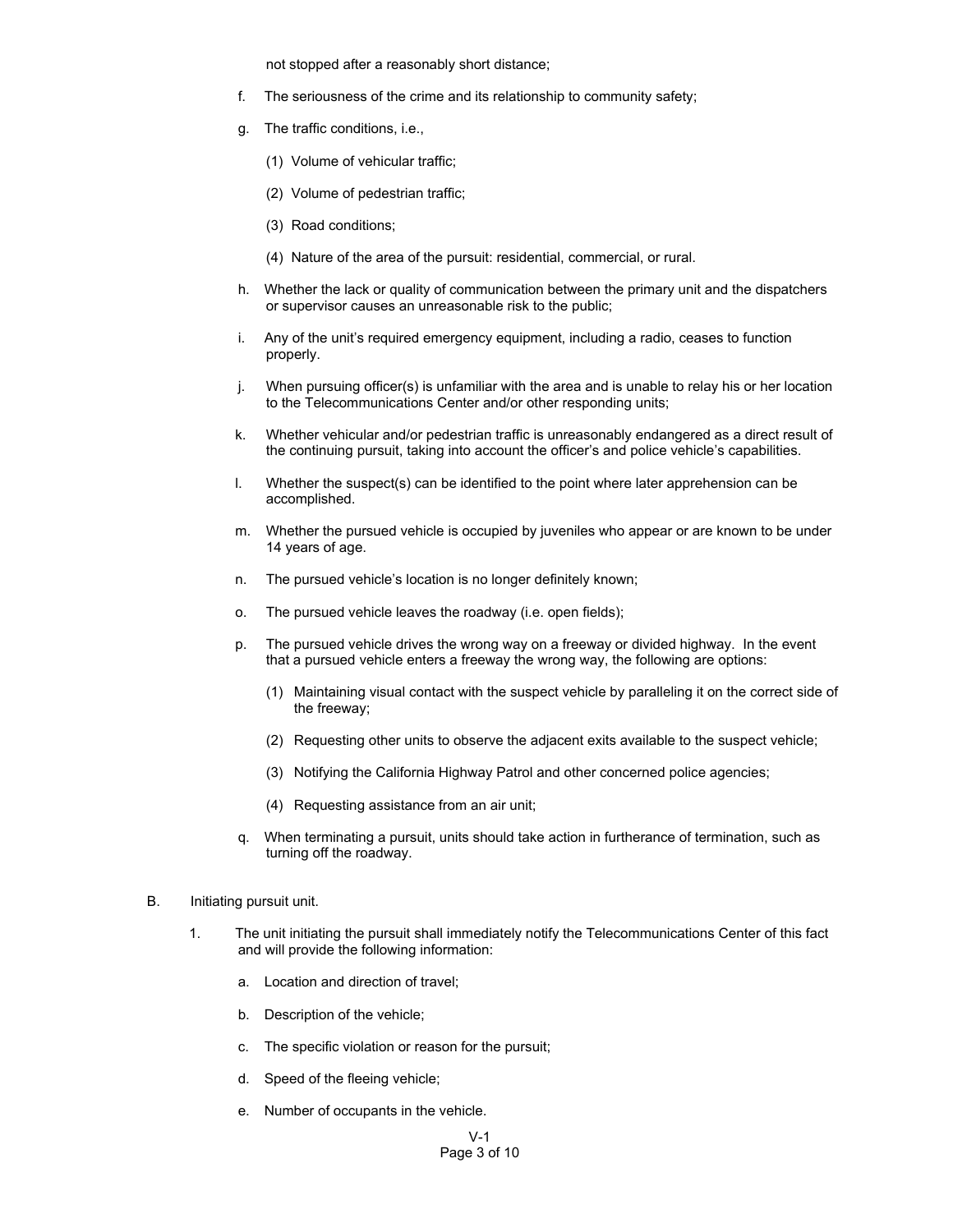- 2. The initial pursuing police unit, two backup units, AND ONE SUPERVISOR'S UNIT shall be the only units authorized to pursue the suspect vehicle. The red lights and sirens of all units participating in the pursuit will be continuously activated.
	- a. There shall be no attempt by police units to pass other units engaged in pursuit-related activity unless requested by the officers in the other unit(s).
- 3. Any unit involved in the pursuit may request additional unit(s) to join the pursuit, but only if it appears certain the officers in the three vehicles will not be sufficient to safely effect the arrest of the suspect(s).
- 4. The initiating unit shall be responsible for broadcasting the progress of the pursuit. If there are two officers in the initiating unit, that unit will continue to broadcast, if practical, after units have joined the pursuit. If the initiating unit is a solo-officer car, a backup unit shall assume broadcasting responsibilities while the initiating unit continues to pursue and watch for hazards.
- 5. All officers involved in pursuit, unless unsafe or impractical to do so, should activate their Body Worn Camera.
- C. Backup Units.
	- 1. Once a pursuit has commenced, only officers in a marked unit equipped with a light bar and within the specific area where the pursuit originated will respond "Code 3" to become a backup unit.
	- 2. Upon sighting the initiating unit, the backup unit shall notify the Telecommunications Center that it has joined in the pursuit.
	- 3. All units actually engaged in the pursuit may cross geographic areas as necessary.
	- 4. Due to limited radio frequencies, all responding units will refrain from broadcasting remarks such as "Enroute;" "do you want me to fill;" "I'm close," etc.
	- 5. Only during unusual circumstances is an officer authorized to become a backup unit in a pursuit in a vehicle equipped with only a red spotlight.
	- 6. Upon designation of sufficient backup units, all other units responding "Code 3" will immediately terminate "Code 3" and begin monitoring the pursuit and resume routine patrol. These units should not proceed beyond the boundaries of their described geographic areas, i.e., Areas 1 or 2 without authorization.
		- a. The specific areas relating to vehicle pursuits are as follows:
			- (1) Area 1 will be North of the Calaveras.
			- (2) Area 2 will be South of the Calaveras.
	- 7. Units paralleling a pursuit shall not respond Code-3, shall not join or interfere with the pursuit, and should not proceed beyond the boundaries of their own area.
	- 8. There shall be no caravanning by field units either paralleling the pursuit or attempting to join the pursuit.
	- 9. Units not in the pursuit should monitor the pursuit on one (1) radio in case it comes into their area. Units not involved will also monitor the secondary radio channel to stay aware of other emergency calls.
- D. Pursuits by motorcycle/unmarked units
	- 1. In the event a pursuit is initiated by a two-wheel motorcycle unit, that unit will discontinue the pursuit when a marked unit arrives. The first marked unit to arrive then becomes responsible for the conduct of the pursuit.
	- 2. Unless circumstances dictate otherwise, unmarked police units (Vice, Narcotics, Intelligence) will avoid becoming involved in a high-speed pursuit.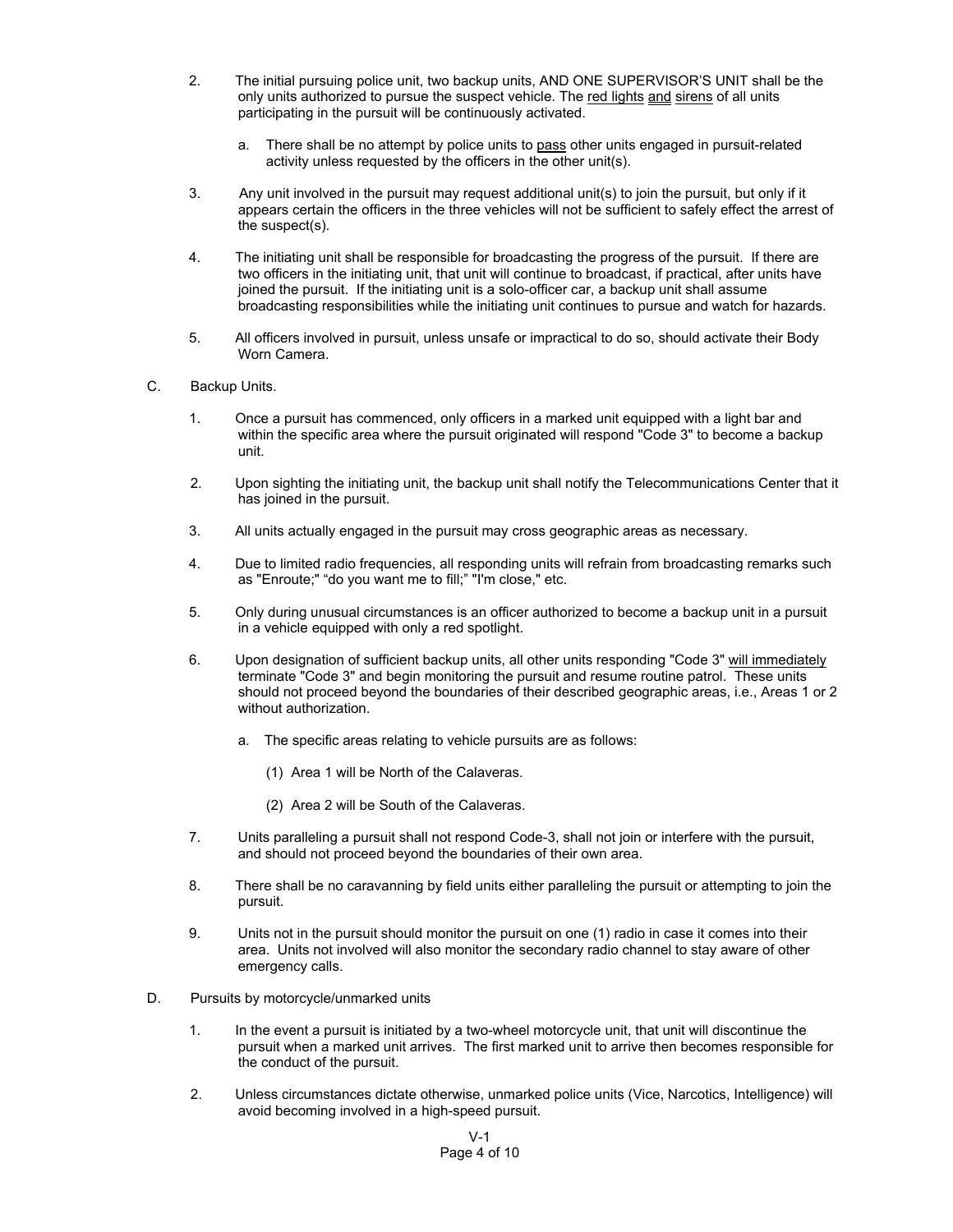- 3. In the event a Detective unit or marked Traffic unit without a light bar initiates a pursuit, that unit will discontinue the pursuit when a marked unit with a light bar assumes primary unit responsibility. The unit without a light bar will continue as a backup unit only until another marked unit with a light bar can respond and replace it. At that time, the unit shall terminate Code-3 driving and proceed to the termination of the pursuit. At the scene, the officer(s) initiating the pursuit will take over the investigation and processing of the arrest.
- E. Supervisory Responsibility
	- 1. A Patrol Sergeant is responsible for pursuit activities and has the responsibility to terminate a pursuit if, in his/her judgment, continuation would be unsafe or unjustified.
	- 2. A Patrol Sergeant may respond Code-3 to follow and monitor a pursuit as necessary in order to justify the termination or continuance of the pursuit.
	- 3. Unless extreme circumstances dictate, the Patrol Sergeant responsible for the pursuit will not be the primary or backup unit involved.
	- 4. If a Patrol Sergeant initiates the pursuit, the Patrol Sergeant shall continue the pursuit until replaced by primary and backup units marked with a light bar. The patrol Sergeant shall then assume supervisory responsibilities.
	- 5. The Patrol Sergeant shall proceed to the termination point of the pursuit to provide guidance and the necessary supervision.
	- 6. The responsible Patrol Sergeant shall submit an oral critique and analysis of the pursuit during the shift to the Watch Commander.
	- 7. The Patrol Sergeant shall mail the completed CHP form 187A to the California Highway Patrol. (Address is given on the reverse of the form)
- F. Watch Commander's Responsibility
	- 1. The Watch Commander will document on the Watch Commander's Report:
		- a. Date and time of pursuit.
		- b. Length of time of pursuit.
		- c. Involved units and officers.
		- d. Reason for pursuit.
		- e. Disposition: Arrest, citation or other. (If an arrest was made, include the name of the arrestee, charges, etc.)
		- f. Medical treatment information, if any.
		- g. Name of supervisor at scene.
		- h. Property damage information, if any.
	- 2. The Watch Commander is responsible for the Post Pursuit Analysis.
- G. Legal Intervention / Options to Forcefully Terminate Pursuits

Legal Intervention is a general term meaning the termination of a pursuit through the use of physical force or presence. Upon deciding to continue with the pursuit, there are four forceful alternatives for terminating the pursued vehicle's progress (P.I.T., Ramming, Shoot, Stop Stick Device). The decision to attempt legal intervention shall be based on careful consideration of all facts apparent to the officer and should be initiated when conditions permit. A supervisor's permission should be obtained prior to initiating legal intervention.

1. The California Statewide Integrated Traffic Records System (SWITRS) Section 2.1.32 states,

V-1 Page 5 of 10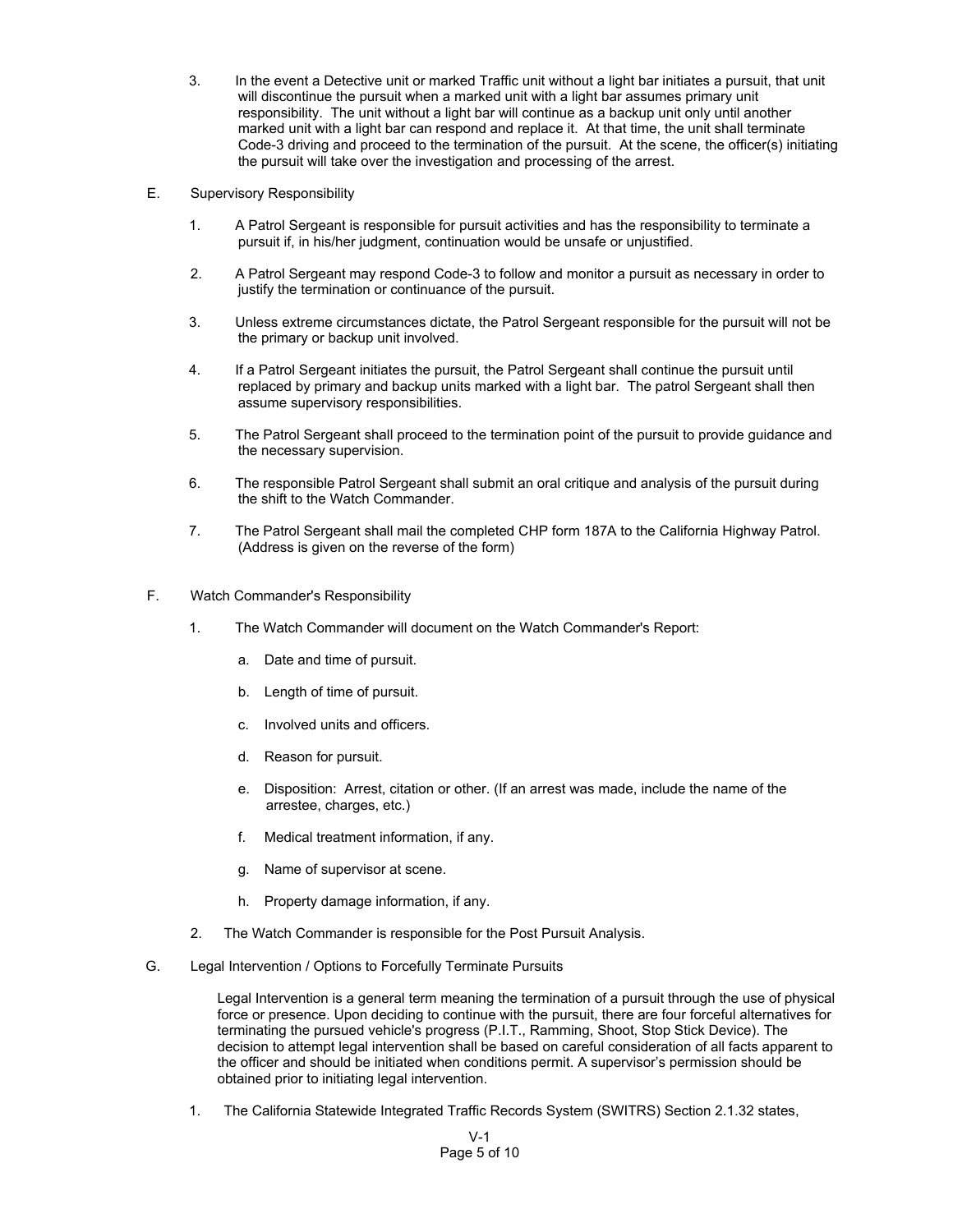"Injury or damage caused by enforcement intervention (usually apprehension or attempt to apprehend) using a motor vehicle is not a motor vehicle accident insofar as the enforcing agency and violator relationship is concerned. If, when intentional acts are committed, injury or damage occurs that goes beyond the original intent, the excessive acts are considered accidental and meet the specifications of a motor vehicle accident."

a. Pursuit Immobilization Technique (P.I.T.)

The Pursuit Immobilization Technique (P.I.T.) is the deliberate act of impacting a violator's vehicle with another vehicle to functionally damage or otherwise force the violator's vehicle to stop. The use of the Pursuit Immobilization Technique (P.I.T.) shall be considered only where force would be a reasonable police action per General Order Q-1 (Use of Force), or where the public's safety is at risk.

- (1) P.I.T. should be authorized by a Patrol Sergeant, if possible.
- (2) P.I.T. should be performed when there are sufficient units present in the pursuit to affect the safe apprehension of the pursued vehicle's occupants.
- (3) P.I.T. shall only be performed by sworn personnel who have successfully completed Department P.I.T. training.
- (4) Personnel using P.I.T. should believe the continued movement of the pursued vehicle would place others in danger of great bodily harm.
- (5) Personnel using P.I.T. should believe the risk to persons, other than the occupants of the pursued vehicle, outweighs the risk of making the forcible stop.
- (6) Personnel should only perform the P.I.T. maneuver when other reasonable means of apprehension have been considered and rejected as impractical or unavailable.
- (7) Personnel using P.I.T. should perform the maneuver in accordance with their Departmental P.I.T. training.
- (8) P.I.T. should not occur when either the pursued vehicle or the pursuing vehicle is traveling in excess of 35 miles per hour (MPH).

### b. Ramming

Ramming is not a form of P.I.T and is considered to be another form of legal intervention. Ramming a vehicle may rise to the level of deadly force. (Refer to General Order Q-1 "Use of Force").

- (1) Ramming should be authorized by a Patrol Sergeant, if possible, after all reasonable steps of apprehension have been taken and the risk to officers is less than the risk to other motorists should the chase continue.
- (2) The suspect vehicle should be rammed from the side, if possible. Striking the vehicle from the front or rear is likely to cause the vehicle to spin out of control, possibly resulting in injuries to the officer or innocent citizens.

# c. Shoot

Departmental policy regarding the use of firearms (Refer to General Order Q-1 "Use of Force") generally prohibits shooting at a fleeing vehicle.

- (1) Experience reveals that shooting at fleeing vehicles is generally ineffective, and the hazards are great. Decisions to fire at moving vehicles must be based on the most compelling circumstances.
- (2) Officers shall make every effort to avoid putting themselves into a position where they could be struck by a fleeing vehicle, requiring them to use a firearm to protect themselves.
- d. Stop Stick Device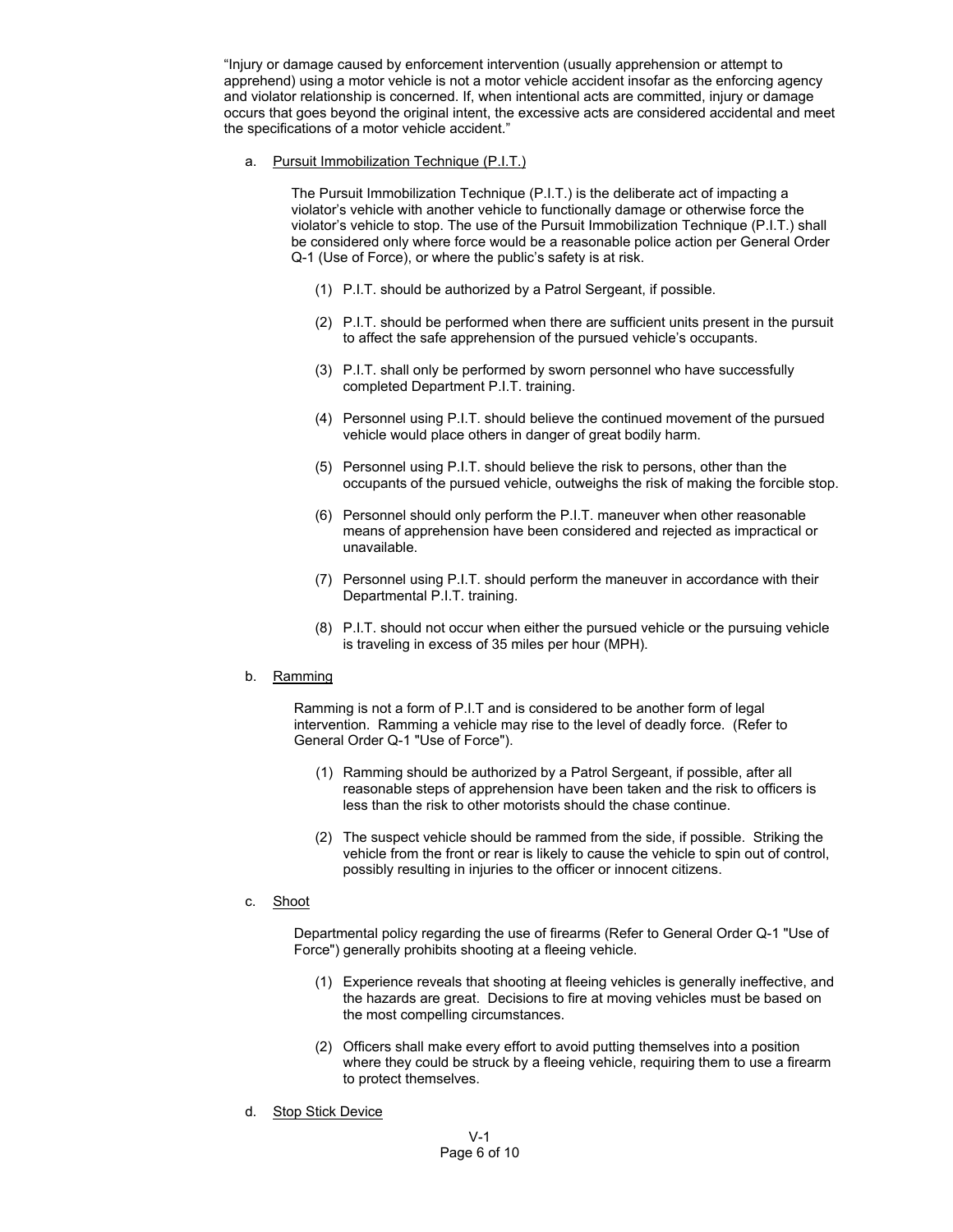- (1) Stop Sticks are an effective method of stopping or slowing the speeds of a pursuit. Stop Sticks should only be deployed by personnel who have received proper training. Stop Sticks should be deployed in the following manner.
- (2) They should be deployed in an area that does not put the officer deploying the Stop Sticks at undue risk of harm. Personnel should use a barrier or fixed object as a means of cover to protect themselves from the oncoming pursued vehicle.
	- i. The Stop Sticks should be deployed in a manner that they will only come in contact with the offender's vehicle.
	- ii. The Stop Sticks should be retracted before any police vehicles are able to come into contact with them. Personnel deploying Stop Sticks should utilize proper radio communication to advise the pursuing officers of the location where the Stop Sticks will be deployed. This will allow the pursuing officers the opportunity to avoid contact with the Stop Sticks.
	- iii. If the Stop Sticks are damaged, they should be returned to the Administrative Sergeant so that they can be sent for repair.
- e. Pursuit Prevention Device
	- (1) Pursuit prevention devices are authorized for use on stationary vehicles when personnel have reason to believe a suspect may flee in the vehicle and a vehicle pursuit may ensue.
	- (2) Only approved devices are authorized for use and they may only be used by personnel who have received proper training.
	- (3) Pursuit prevention devices will be kept in the Watch Commander's Office. Used or damaged devices will be turned into the Administrative Sergeant.
- H. Other Jurisdictions
	- 1. Pursuits into Other Jurisdictions:
		- a. When a pursuit extends into another area or jurisdiction, the patrol supervisor or senior member in the pursuit (if the supervisor is not available) should determine if the other law enforcement agency should assume the pursuit. The following should be considered:
			- (1) The distance involved.
			- (2) Pursuing member(s) familiarity/unfamiliarity with the new area.
			- (3) Other known pertinent facts.
		- b. If the pursuit is assumed by another agency, the initiating officer should proceed to the termination point, if within a reasonable distance, to provide information which may be required for the arrest.
	- 2. Pursuits from Other Jurisdictions into the City:
		- a. Notification by another agency of a pursuit in progress shall not be construed as a request to join in the pursuit.
		- b. Units shall not become involved in other-agency pursuits unless requested to do so by that agency or when such assistance is included in established interagency agreements.
		- c. Requests for assistance directed to this agency should be reviewed and approved by the Watch Commander.
		- d. If involved, we will assume the role of a support unit(s) to other agency pursuits. We will not take over the pursuit merely because it is in our area. We will provide cover to the other agency while in our area. While out of our area, we will provide cover until the agency from that jurisdiction arrives.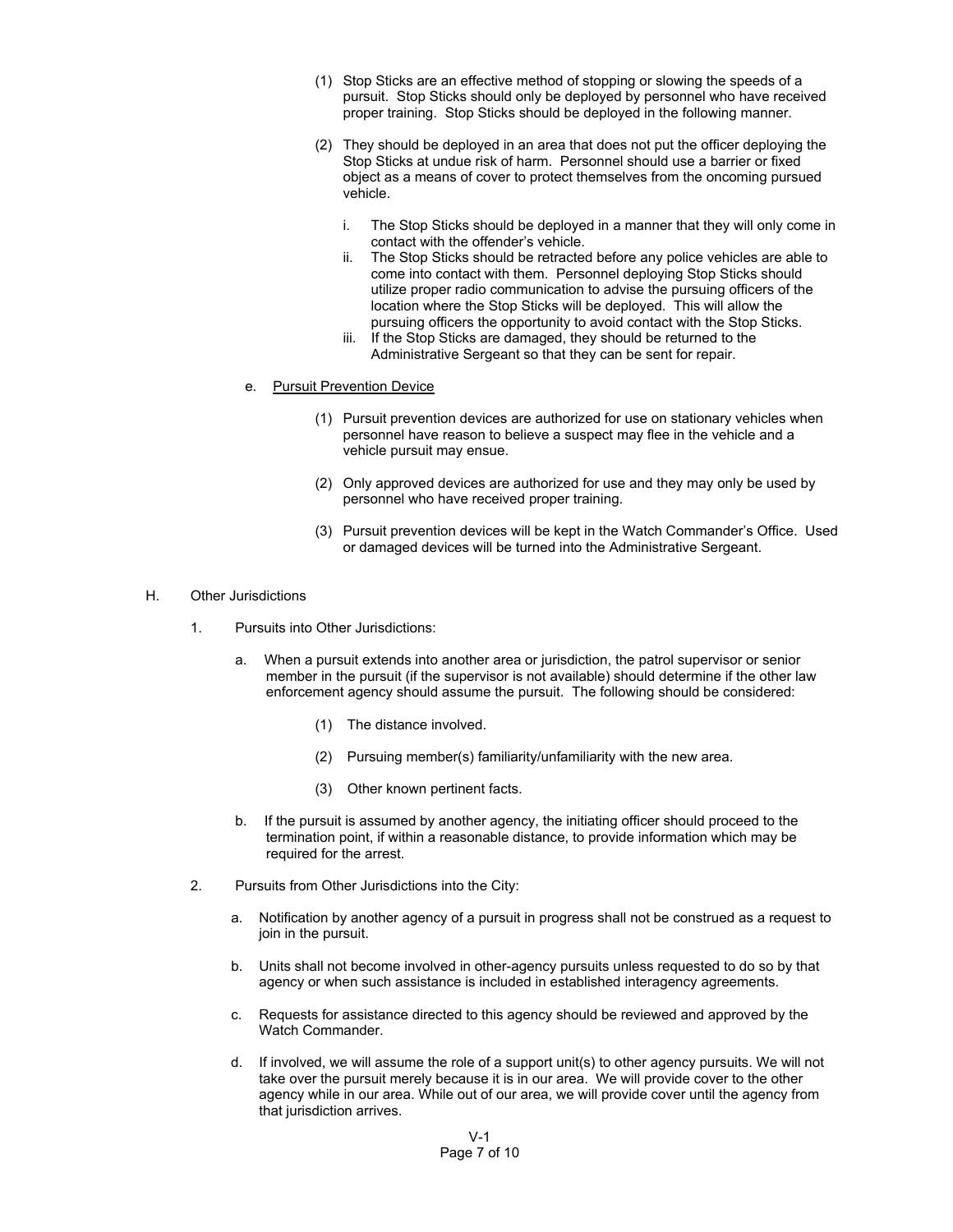- I. Telecommunications Center
	- 1. When the Telecommunications Center monitors a unit broadcast that "a pursuit is in progress," the console operator(s) will immediately stop dispatching routine calls and call for a signal 900. The dispatcher will then direct routine traffic to another channel leaving the main channel for the pursuit.
	- 2. As the initiating pursuit unit transmits direction of travel, reason, speed, etc., of the pursuit, the Telecommunications Center will note these facts in the event they need to be repeated. The Telecommunications Center should only repeat this information as necessary.
	- 3. Notify Watch Commander and the Patrol Sergeants immediately when pursuit has been initiated.
	- 4. If the pursuit enters another police jurisdiction or if the pursuit is initiated by another police agency, the dispatcher shall maintain a direct and open telephone line with the agency for the purpose of interagency coordination and information.
- J. Air Support.

When Air Support is available, it may be requested to assist with the pursuit. The air unit is an observation platform only and not a pursuing unit. The aircrew will have discretion in regard to the aircraft's altitude and mission equipment utilization based on the want while keeping the aircrew, public, and officer safety in mind.

- 1. Air Support Responsibility
	- a. When practicable, the air support unit should advise pursuing ground units of upcoming traffic congestion, road hazards, or other factors which might endanger the safety of the officers or the public. Tactical Flight Officers should avoid "clearing" intersections as an unseen hazard may not be noticed.
	- b. When a pursued vehicle is lost, or the pursuit is terminated and the suspects flee on foot, the air support unit should broadcast information which may assist in the deployment of ground units.
	- c. A ground unit may relinquish the pursuit responsibility to the air support unit if the circumstances indicate the aircraft can maintain visual while ground units deploy for apprehension. Most fleeing suspects will slow down if they believe the pursuing units have abandoned the pursuit.
	- d. When an officer or sergeant is aware that the air support unit has visual contact with the suspect's vehicle, and other factors indicate the pursuit could be abandoned, officers in the ground units should consider discontinuing the Code 3 pursuit and allow the air support unit to trail the pursued vehicle. Broadcasts by the air support unit could then direct other ground units to assist in the apprehension of the suspects.
	- e. During a vehicular pursuit, it will be the pilot's responsibility to maintain communications between Air Traffic Control and other aircraft, as required. Visual separation will be maintained with all air traffic in the vicinity at all times. The pilot will inform the observer of estimated fuel on board and duration of flight time. This information will be broadcast to the Dispatcher and units involved in the pursuit when time permits.
	- f. During pursuits where other law enforcement aircraft is involved, it is the Pilot-in-Command's responsibility to follow guidelines set forth in the Multi Agency Aircraft Pursuit Guidelines (refer to ASU SOP). This communication will help to ensure hand-offs and exchanges are performed safely without mishaps.
- 2. Pursuit Options
	- a. Tracking
		- (1) The intent of tracking is to enhance public and officer safety by encouraging a fleeing suspect to drive responsibly, slow down, and/or stop.
		- (2) If the circumstances of the pursuit indicate that apprehension of the pursued

V-1 Page 8 of 10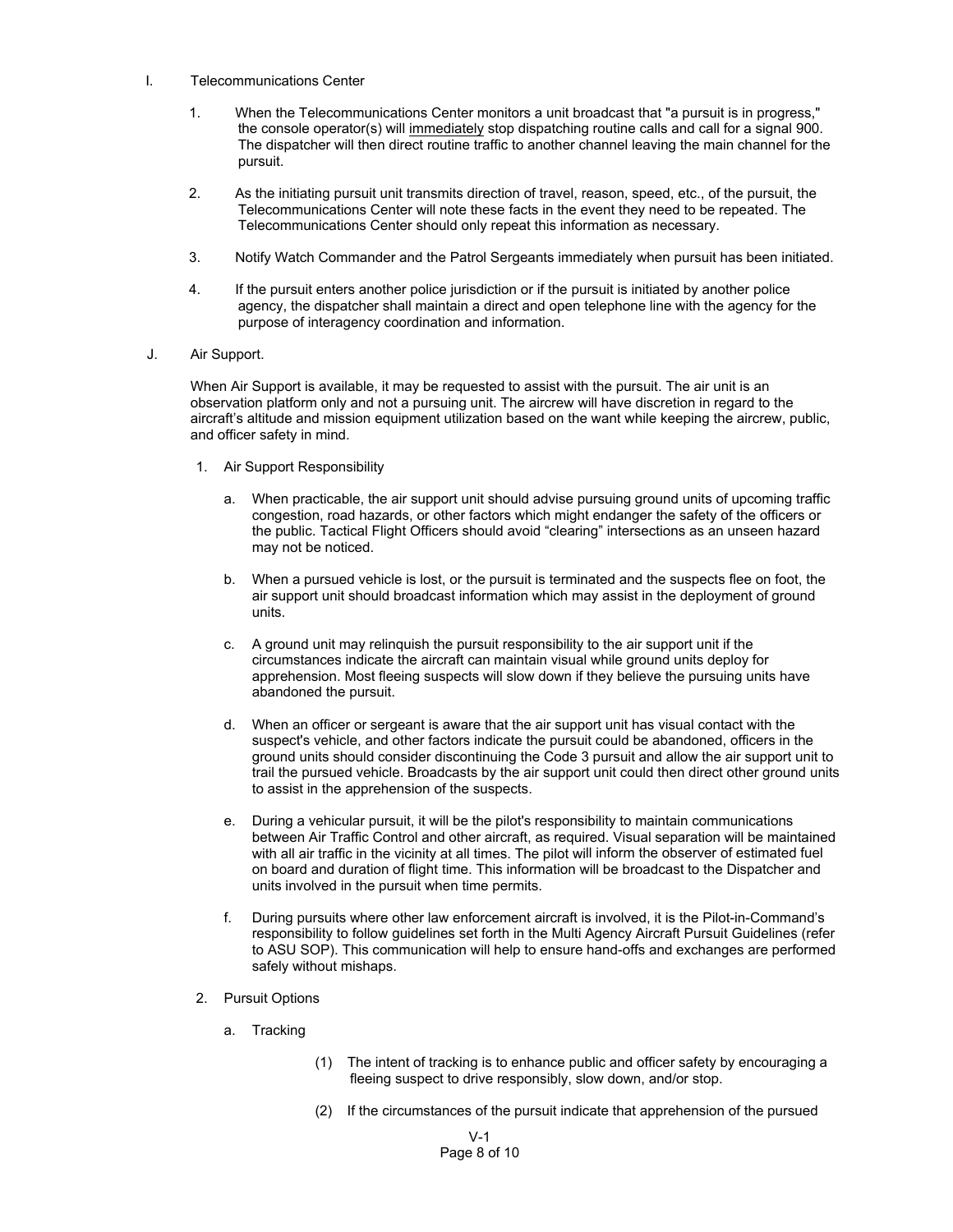vehicle by the pursuing units appear unlikely (i.e., suspect vehicle continuously increases distance between the ground units, or the suspect's vehicle is frequently out of sight of the ground units), the primary unit or supervisor may direct the air unit to continue and track the pursued vehicle. When the tracking of the pursued vehicle is assumed by the air unit, the primary and secondary ground units will discontinue driving Code 3, allowing them to parallel the suspect vehicle at a distance which would allow them to apprehend the suspect when the suspect vehicle has stopped and the suspect or suspects have fled on foot. The air unit will continue to broadcast pursuit information and coordinate field activities until the suspect or suspects have been apprehended or until conditions (such as inclement weather, terrain, other air traffic, etc.) necessitate disengagement from the incident.

If a unit terminates a pursuit, it is the TFO's responsibility to ask if the field supervisor wants the air support unit to track (937T) the suspect or suspect vehicle. The Pilot-in-Command (PIC) will have the final decision on whether to track the pursued vehicle and will coordinate with the field supervisor and Watch Commander.

### b. Observation

- (1) The air support unit should respond and maintain visual contact with the pursuit, providing updates on traffic conditions, road hazards, and other logistical information.
- (2) The air support unit should report on the progress of the pursuit and provide officers and supervisors with information to evaluate whether to continue the pursuit.
- (3) The air support unit should coordinate the activities of resources on the ground and advise officers as to the location of the suspect and/or suspect vehicle during or upon termination of the pursuit.
- (4) At the conclusion of the pursuit, the air support unit may maintain an orbit over the suspect's location in order to assist with containment or arrest.

# 3. Pursuits Leaving City Limits

- a. An Air Support Unit assisting in a pursuit that leaves the jurisdiction of the City will make the determination if the pursuit should continue based on the following factors:
	- (1) Aerial and ground safety
	- (2) Circumstances of the pursuit prior to leaving the City
- b. The ultimate decision to continue pursuit assistance will rest with the Watch Commander.
- 4. Outside Agency Pursuits
	- a. Requests for SPD Air Support from outside agencies actively pursuing a vehicle will require approval from the Watch Commander and Pilot-in-Command. The Pilot-in-Command, based on all information provided and taking safety into consideration, will have the final decision whether the Air Support Unit will assist the outside agency.
- 5. Nonemergency requests for Air Support from outside agencies will require approval from the Air Support Unit Lieutenant.
- K. Conclusion of Pursuit
	- 1. Apprehension or Arrest
		- b. Refer to Stockton Police Department Use of Force Policy Q-1.
	- 2. Termination